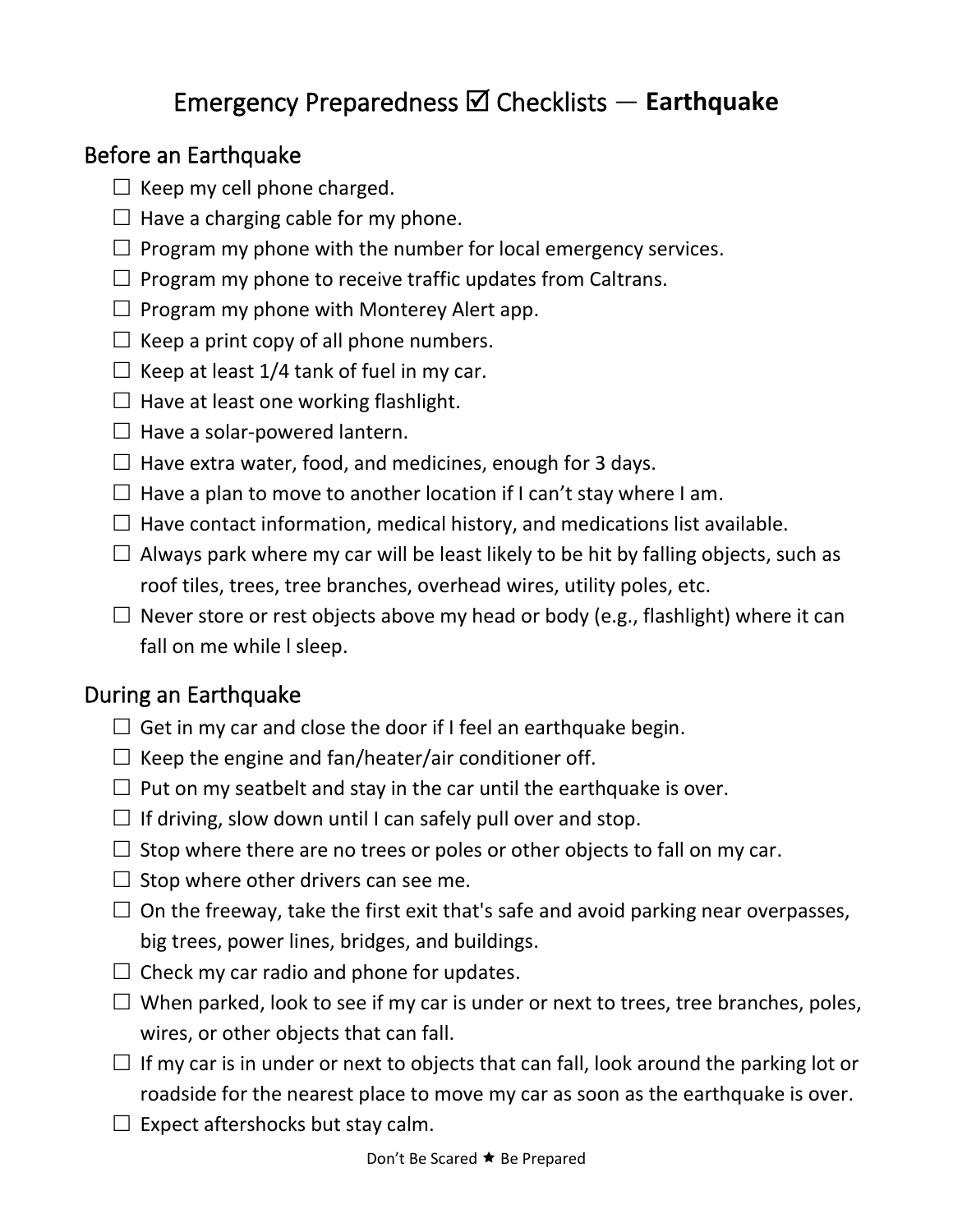## After an Earthquake

- $\Box$  Check my printed copy of earthquake instructions to make sure I'm ready for aftershocks.
- $\Box$  Monitor my phone for official alerts and instructions.
- $\Box$  If my car is in a safe location, I remain where I am and wait until ...
	- o aftershocks or other earthquakes have passed.
	- o I find out that roadways are free of fallen objects or debris.
	- o I receive any official alerts or other instructions to move my car.
	- o I have given myself enough time to calm down and can focus on driving safely.
- $\Box$  Avoid using my phone to call others so first responders and emergency personnel can contact one another.
- $\Box$  Before starting my car, check my phone for possible official alerts or road closures that may tell me …
	- o if roads are blocked.
	- $\circ$  to move to a certain location.
	- $\circ$  to stay where I am.
- $\Box$  Before starting my car, open the door and check to see if I can smell natural gas or other fuel odors.
- $\Box$  If I smell natural gas or other fuel odors,
	- o Walk away from the area.
	- o Do not turn on a flashlight or other electrical devices.
	- o Do not start my car.
	- o Do not sound my car horn.
	- o Do not plug in my cell phone to charge it.
	- o Do not turn on my cell phone.
	- o Do not use my phone.
	- o Do not light matches or cigarettes.
	- o Do not use road flares.
	- o Do not turn on car lights.
	- o Do not do anything that could create sparks.